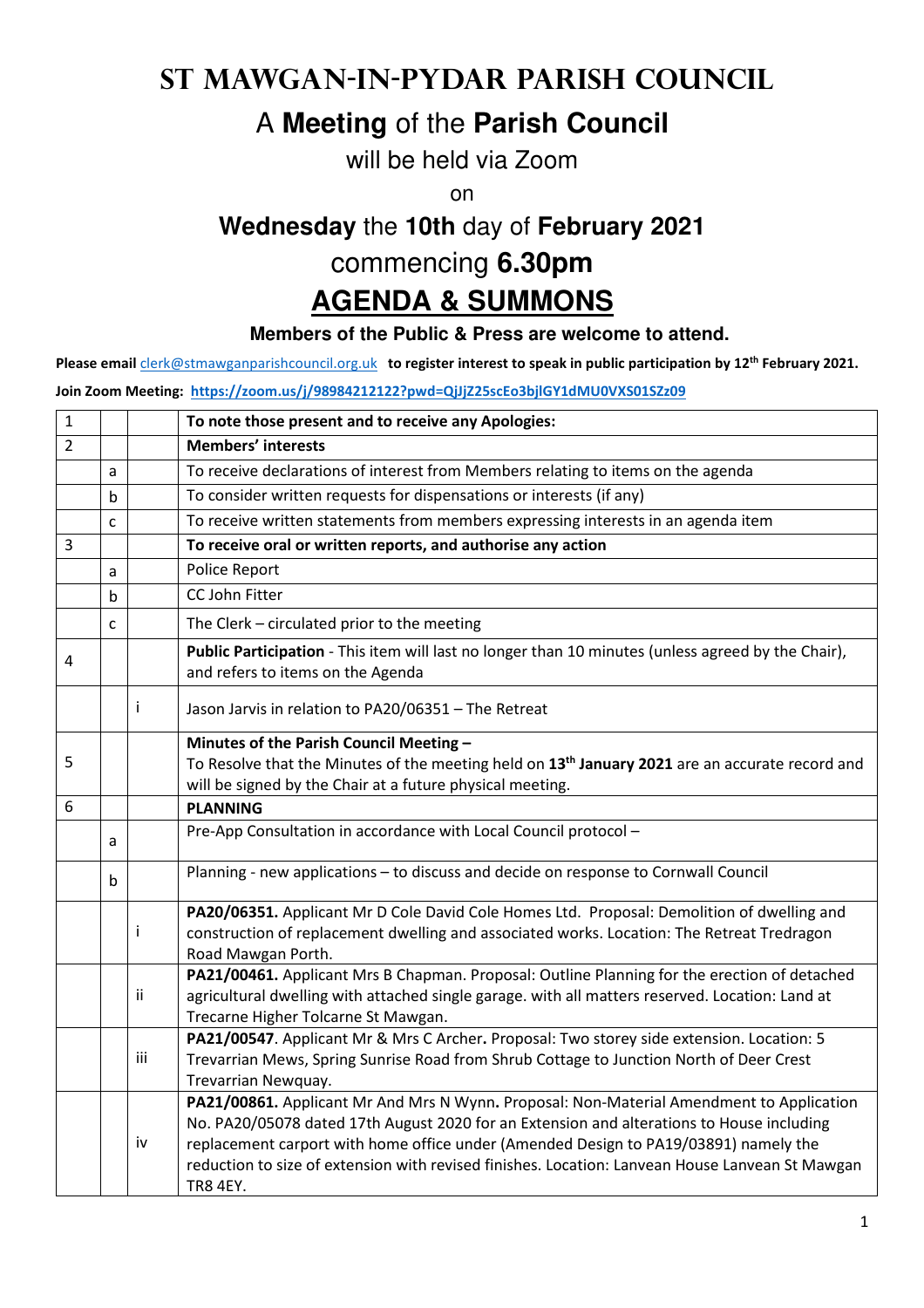|                |   |              | PA21/00068. Applicant Mr Michael Raby. Proposal: Demolition and erection of agricultural                                                                                                   |
|----------------|---|--------------|--------------------------------------------------------------------------------------------------------------------------------------------------------------------------------------------|
|                |   | $\mathsf{V}$ | implements and grain storage shed with a 50% increase in footprint. Location: Saffron Close                                                                                                |
|                |   |              | Trevenna Cross St Mawgan.                                                                                                                                                                  |
|                | c |              | To consider planning applications received before meeting                                                                                                                                  |
|                | d |              | To note Advices and Decisions by Cornwall Council:                                                                                                                                         |
|                |   |              | PA20/07724 APPROVED Applicant: Mrs G M Jennings. Proposal: Modification of Condition No. 3                                                                                                 |
|                |   |              | of Decision Notice 32628/CN Dated 20.2.67. (Agricultural occupancy) to allow dwelling to be used                                                                                           |
|                |   |              | in connection with Watergate Bay Holiday Park to remove Condition 1 of Decision Notice                                                                                                     |
|                |   |              | C2/97/01288 dated 5th November 1997. Location: Higher Tregurrian Farm Tregurrian TR8 4AE.                                                                                                  |
|                |   |              | PA20/03480 APPROVED Applicant: Mr Peter Cole. Proposal: Construction of replacement                                                                                                        |
|                |   | ii           | dwelling and outbuildings together with external parking and amenity space with variation of                                                                                               |
|                |   |              | condition 2 (approved plans) of decision no. PA17/08278 dated 15/05/2018. Location: Mansel                                                                                                 |
|                |   |              | Cottage Trenance Mawgan Porth TR8 4DA.                                                                                                                                                     |
|                |   | iii          | PA20/02265/PREAPP Closed - advice given Applicant: Mr Ben Loring. Proposal: Pre application                                                                                                |
|                |   |              | advice for a single dwelling with associated amenity space. Location: Land West Of Three Corners                                                                                           |
|                |   |              | Trenance Mawgan Porth.                                                                                                                                                                     |
|                |   |              | PA20/09482 APPROVED Applicant: Mr Al Hoare. Proposal: Siting of 15,000litre Diesel fuel tank                                                                                               |
|                |   | iv           | and 2,500 litre Adblu tank for bus fuelling with concrete hardstanding and associated surface<br>water drainage with oil separator. Location: Development Zone 1 Newquay Airport St Mawgan |
|                |   |              | Newquay.                                                                                                                                                                                   |
|                |   |              | PA20/09921 APPROVED Applicant: Mrs Tracey Abel. Proposal: First floor extension over existing                                                                                              |
|                |   | v            | flat roof with associated terrace. Location: Samphire Trenance Mawgan Porth.                                                                                                               |
|                | e |              | 5 day-Protocol for Local Councils                                                                                                                                                          |
|                | f |              | To discuss planning enforcement issues - to refer any new issues and updates - if any                                                                                                      |
| $\overline{7}$ |   |              | WORKING GROUPS - to receive reports (if any), and agree any necessary action and expenditure:                                                                                              |
|                |   |              | Amenities-                                                                                                                                                                                 |
|                | a |              |                                                                                                                                                                                            |
|                |   |              |                                                                                                                                                                                            |
|                |   | Ť            | St Mawgan toilets -                                                                                                                                                                        |
|                |   | ii           | Burial Ground-                                                                                                                                                                             |
|                | b |              | Transport and Rights of Way -                                                                                                                                                              |
|                |   |              | Road Traffic Regulation Act 1984 S.14: Temporary Prohibition of Traffic, Intention Notice - to note                                                                                        |
|                |   |              | Location: Mawgan Porth Hill, Newquay                                                                                                                                                       |
|                |   |              | Timing: 1st March 2021 to 5th March 2021 (07:30 to 18:00 hours daily). Western Power                                                                                                       |
|                |   |              | Distribution Ltd.                                                                                                                                                                          |
|                |   | Ϊİ           | South West Coast Path (SWCP) - Local Maintenance Partnership 2021-22. To consider                                                                                                          |
|                | C |              | <b>Beach and Environment</b>                                                                                                                                                               |
|                |   |              | Memorial Seat Disabled Access Mawgan Porth Beach - to approve purchase of seat in the sum of                                                                                               |
|                |   |              | £388.80 with donated monies.                                                                                                                                                               |
|                |   | Ϊİ           | Disabled Access Mawgan Porth Beach - to approve 'No Litter' signage                                                                                                                        |
|                | d |              | Cornwall Airport Newquay & Search and Rescue Helicopter                                                                                                                                    |
|                | e |              | St Mawgan Community Hall                                                                                                                                                                   |
| 8              |   |              | <b>REPORTS FROM MEETINGS:</b>                                                                                                                                                              |
|                | a |              | Newquay & St Columb Community Network Panel Meeting 21 January - (Draft Notes circulated                                                                                                   |
|                |   |              | prior to meeting).                                                                                                                                                                         |
| 9              |   |              | To note and discuss (if appropriate) the correspondence received since the last meeting and any                                                                                            |
|                |   |              | associated actions and expenditure:                                                                                                                                                        |
|                |   |              | Local Government Act 1972 (the 1972 Act) for parish and town councils in England for 2021-22. To                                                                                           |
|                |   |              | note the appropriate sum for the purpose of section 137(4)(a) is £8.41.                                                                                                                    |
|                |   | ij.          | CALC Briefing FAQ17- Updates and the Future of Local Council Meetings                                                                                                                      |
|                |   | iii          | Local Council Elections May 2020 - CALC triage of suitability of polling stations                                                                                                          |